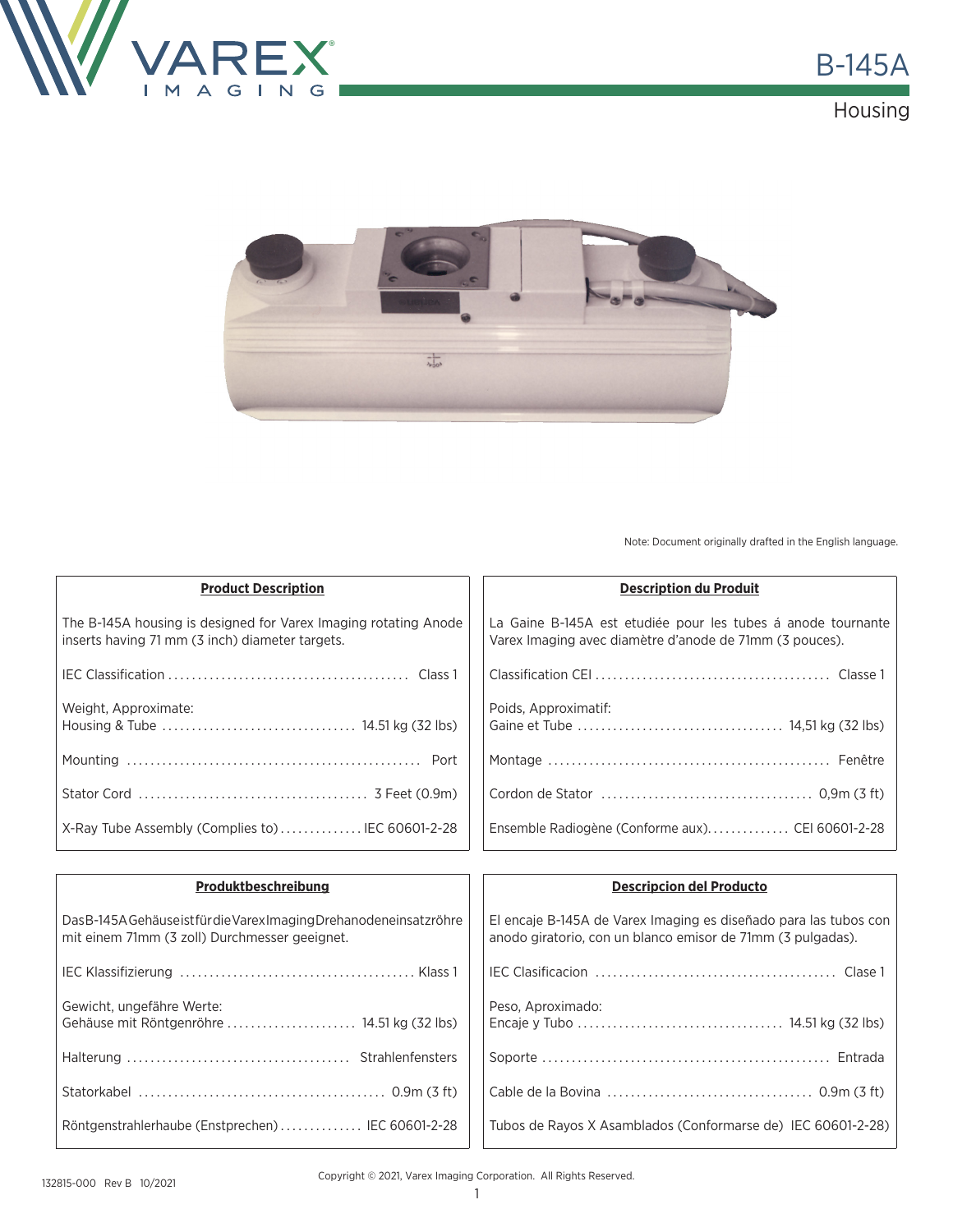

| <b>Product Description</b>                                                                                 | <b>Description du Produit</b>                                                                                           |
|------------------------------------------------------------------------------------------------------------|-------------------------------------------------------------------------------------------------------------------------|
|                                                                                                            |                                                                                                                         |
| Maximum X-Ray Tube Assembly Heat Content  500 kJ (675 kHU)                                                 |                                                                                                                         |
| Nominal Continuous Input Power<br>(Maximum Housing Temperature 78°C)  140 W (189 HU/sec)<br>IEC 60613:2010 | Continue nominale Puissance d'entrée<br>(température maximale de la gaine à 78°C)  140 W (189 UC/sec)<br>CEI 60613:2010 |
| X-ray tube assembly cooling is provided by ambient air flow.                                               | Le refroidissement de tube à rayon X est fourni par circulation d'air ambiant.                                          |
| X-Ray Tube Assembly                                                                                        | Ensemble Radiogène<br>Filtre non amovible 0,7mm AI/75 kV CEI 60522/1999                                                 |
| Loading Factors for Leakage Radiation  125 kV, 4.0 mA                                                      | Technique de mesure du courant de fuite  125 kV, 4.0 mA                                                                 |
| Normally Closed  Opens @ 85°C ±3.9°C (185°F ±7°F)                                                          | Normalement fermé  Ouvre @ 85°C ±3.9°C (185°F ±7°F)                                                                     |
|                                                                                                            |                                                                                                                         |

| Wärmespeicherkapazitat des Gehäuses 500 kJ (675 kHU)<br>Kontinuierliche Eingangs-Nennleistung<br>Kühlung der Röntgenstrahlereinheit durch Umgebungsluft<br>Eigenfilterwert des Röntgenstrahlers |                                                                    |
|-------------------------------------------------------------------------------------------------------------------------------------------------------------------------------------------------|--------------------------------------------------------------------|
|                                                                                                                                                                                                 |                                                                    |
|                                                                                                                                                                                                 | (max. Gehäusetemperatur 78°C) 140 W (189 HU/sek)<br>IFC 60613:2010 |
|                                                                                                                                                                                                 |                                                                    |
|                                                                                                                                                                                                 |                                                                    |
|                                                                                                                                                                                                 |                                                                    |
| Normalerweise geschlossen  Öffnet @ 85°C ±3.9°C (185°F ±7°F)                                                                                                                                    |                                                                    |

## **Descripcion del Producto**

| Capacidad del almacenaje termal de encaje  500 kJ (675 kHU)                            |
|----------------------------------------------------------------------------------------|
| Potencia nominal de entrada continua                                                   |
| (temperatura máxima de la encaje 78°C)  140 W (189 HU/seg)<br>IEC 60613:2010           |
| El Enfriamiento de la unidad radiógena es realizado por corriente de aire<br>ambiental |
| Tubos de Rayos X Asamblados                                                            |
| Filtración Permanente  0.7mm Al/75 kV IEC 60522/1999                                   |
|                                                                                        |
| Normalmente cerrado  Abre @ 85°C ±3.9°C (185°F ±7°F)                                   |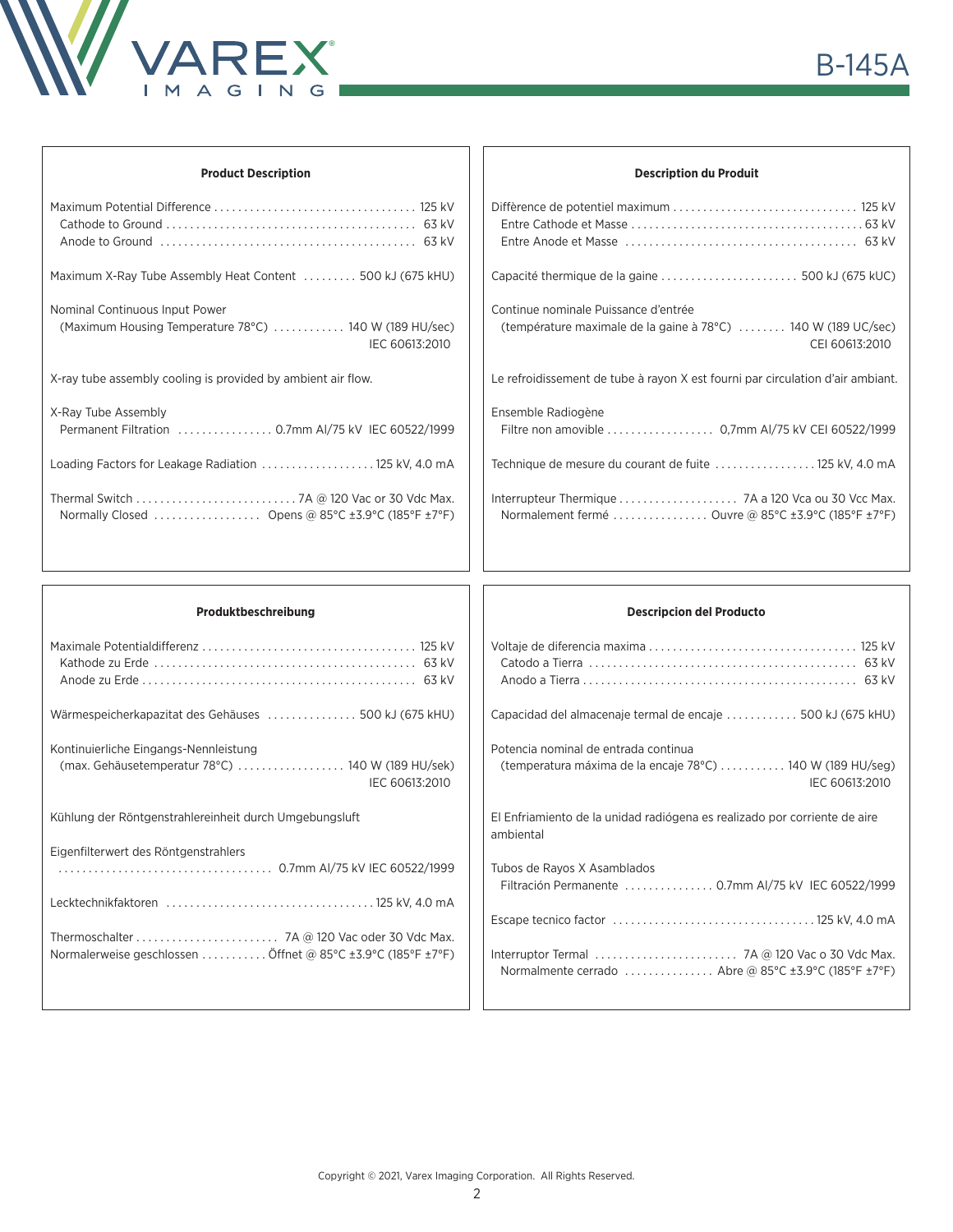

**B-145A** 

Housing Outline Drawing Dessin d' Encombrement de la Gaine Masszeichnungen für dss Gehäuse Esquema Detallado del Encaje

Dimensions are for reference only Les dimensions sont pour la référence seulement Maße sind als nur Referenz Las dimensiones están para la referencia solamente



FT 3 Pin - Small diameter 75kV cable with compact taper plug on one end and federal standard terminal on the other. Available in 5 ft. (FT 005) to 100 ft. (FT-100) lengths.

Available through: Parker Medical, Inc. 137 New Milford Road East Route 67 Bridgewater, CT 06752

 Phone (203) 350-4304 Phone (203) 350-3432

Notes: 1. Specify straight or 90 degree terminations for both federal and taper connections.

2. Specify split strain relief for equipment requiring cables to be pulled through small openings.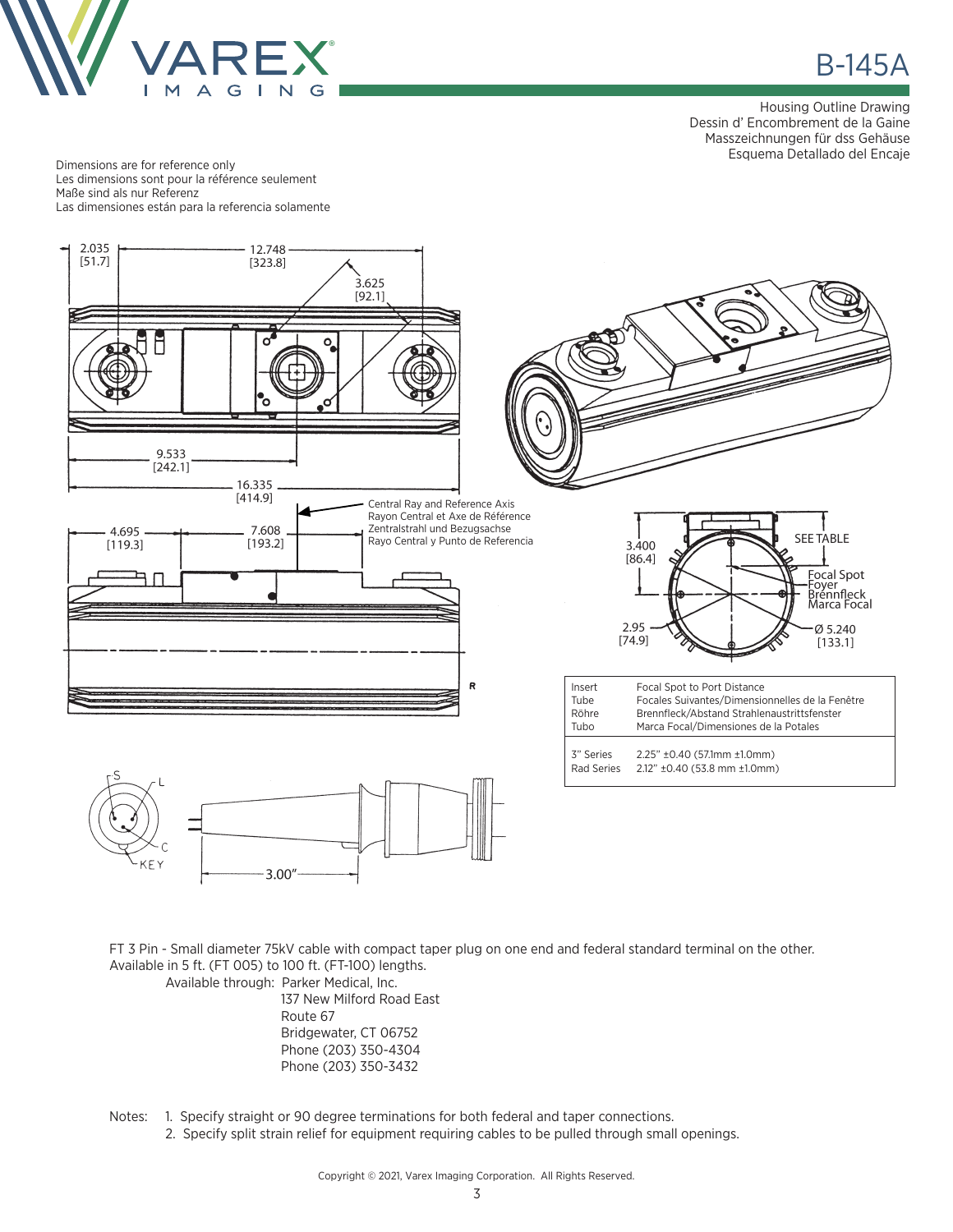

Stator - Wiring Diagram Stator - Schéma de Câblage Stator - Drahtfarbentabelle Bovina - Diagramas



| <b>Wire Color</b><br><b>Couleurs des Branchements</b><br>Kabelfarben<br><b>Cable de Color</b> | <b>Description</b><br><b>Description</b><br><b>Beschreibung</b><br><b>Descripcion</b> |
|-----------------------------------------------------------------------------------------------|---------------------------------------------------------------------------------------|
| White<br>1                                                                                    | Common                                                                                |
| <b>Blanc</b>                                                                                  | Neutre                                                                                |
| Weiss                                                                                         | Neutral                                                                               |
| Blanco                                                                                        | Común                                                                                 |
| 2 Black                                                                                       | Phase                                                                                 |
| Noir                                                                                          | Phase                                                                                 |
| Schwarz                                                                                       | Phase                                                                                 |
| Negro                                                                                         | Fase                                                                                  |
| 3 Green                                                                                       | Phase Shift                                                                           |
| Vert                                                                                          | Changement de Phase                                                                   |
| Grün                                                                                          | Hilfsphase                                                                            |
| Verde                                                                                         | Cambio de Fase del Estator                                                            |
| 4 Red                                                                                         | <b>Thermal Switch</b>                                                                 |
| Rouge                                                                                         | Switch Thermique                                                                      |
| Rot                                                                                           | Thermoschalter                                                                        |
| Rojo                                                                                          | Interruptor Termal                                                                    |
| 5 Orange                                                                                      | <b>Thermal Switch</b>                                                                 |
| Orange                                                                                        | Switch Thermique                                                                      |
| Orange                                                                                        | Thermoschalter                                                                        |
| Anaranjado                                                                                    | Interruptor Termal                                                                    |
| 6 Green/Yellow                                                                                | Ground                                                                                |
| Vert/Jaune                                                                                    | Masse                                                                                 |
| Grün/Gelb                                                                                     | Masse                                                                                 |
| Verde/Amarillo                                                                                | Tierra                                                                                |

| "R" Stators   | Stator "R"   | "R" Stator      | "R" Bovina     |             |
|---------------|--------------|-----------------|----------------|-------------|
| Black - White | Noir - Blanc | Schwarz - Weiss | Negro - Blanco | 16 Ω        |
| Black - Green | Noir - Vert  | Schwarz - Grün  | Negro - Verde  | $66 \Omega$ |
| Green - White | Vert - Blanc | Grün - Weiss    | Verde - Blanco | 50 $\Omega$ |
| 180 Hz Cap    | 180 Hz Cap   | 180 Hz Cap      | 180 Hz Cap     | 6 µF        |
| 60 Hz Cap     | 60 Hz Cap    | 60 Hz Cap       | 60 Hz Cap      | 30 µF       |

| <b>Stator Drive Frequency</b><br>Fréquence d'entraînement du stator<br>Statorantrieb Frequenz<br>Frecuencia de la impulsión del estator | <b>RPM</b>    |
|-----------------------------------------------------------------------------------------------------------------------------------------|---------------|
| 50 Hz                                                                                                                                   | 2800 - 3000   |
| 60 Hz                                                                                                                                   | 3400 - 3600   |
| 150 Hz                                                                                                                                  | 8500 - 9000   |
| 180 Hz                                                                                                                                  | 9500 - 10.800 |

| Stator Power: 50/60 Hz Only          | <b>Puissance du stator: 50/60 Hz Seul</b> | Statorleistung: 50/60 Hz Einzig       | <b>Poder de la Bovina: 50/60 Hz Solo</b> |
|--------------------------------------|-------------------------------------------|---------------------------------------|------------------------------------------|
| Time to full speed of the anode is a | Le temps nécessaire à la montée           | Die Zeitspanne bis zur vollen         | La velocidad maxima del anodo            |
| function of the power rating of the  | en pleine vitesse est fonction de la      | Geschwindigkeit des Anodentellers ist | giratorio es obtenida por el poder       |
| "starter" and the weight / diameter  | puissance du démarreur et du poids/       | eine Funktion aus der Nennleistung    | del arrancador y es relacionado con      |
| of the anode. Time to full speed of  | diamétre del'anode. Le temps de           | des Anlaufgerätes und Gewichtes       | el peso y diametro del anodo. Toma       |
| 3 inch (71mm) anode series tubes is  | démarrage des tubes de la série 3         | bzw. Durchmessers des Tellers. Die    | entre 0.5 y 1.0 segundos para obtener    |
| between 0.5 and 1.0 seconds.         | pouces (71mm) anode se situe entre        | Anlaufzeit bis zur maximalen Drehzahl | la velocidad alta del anodo giratorio    |
|                                      | 0.5 et 1.0 secondes.                      | des Anodentellers die 3 zoll (71mm)   | para las tubos la serie de 71mm (3)      |
|                                      |                                           | Anoden Röntgenröhren liegt zwischen   | pulgadas) anodo.                         |
|                                      |                                           | 0.5 und 1.0 Sekunden.                 |                                          |
|                                      |                                           |                                       |                                          |
|                                      |                                           |                                       |                                          |

Copyright © 2021, Varex Imaging Corporation. All Rights Reserved.

Stator Ratings and Characteristics Spécificités et Caractéristiques du Stator Statornennleistungen und Merkmale Caracteristicas y Clarificacion de la Bovina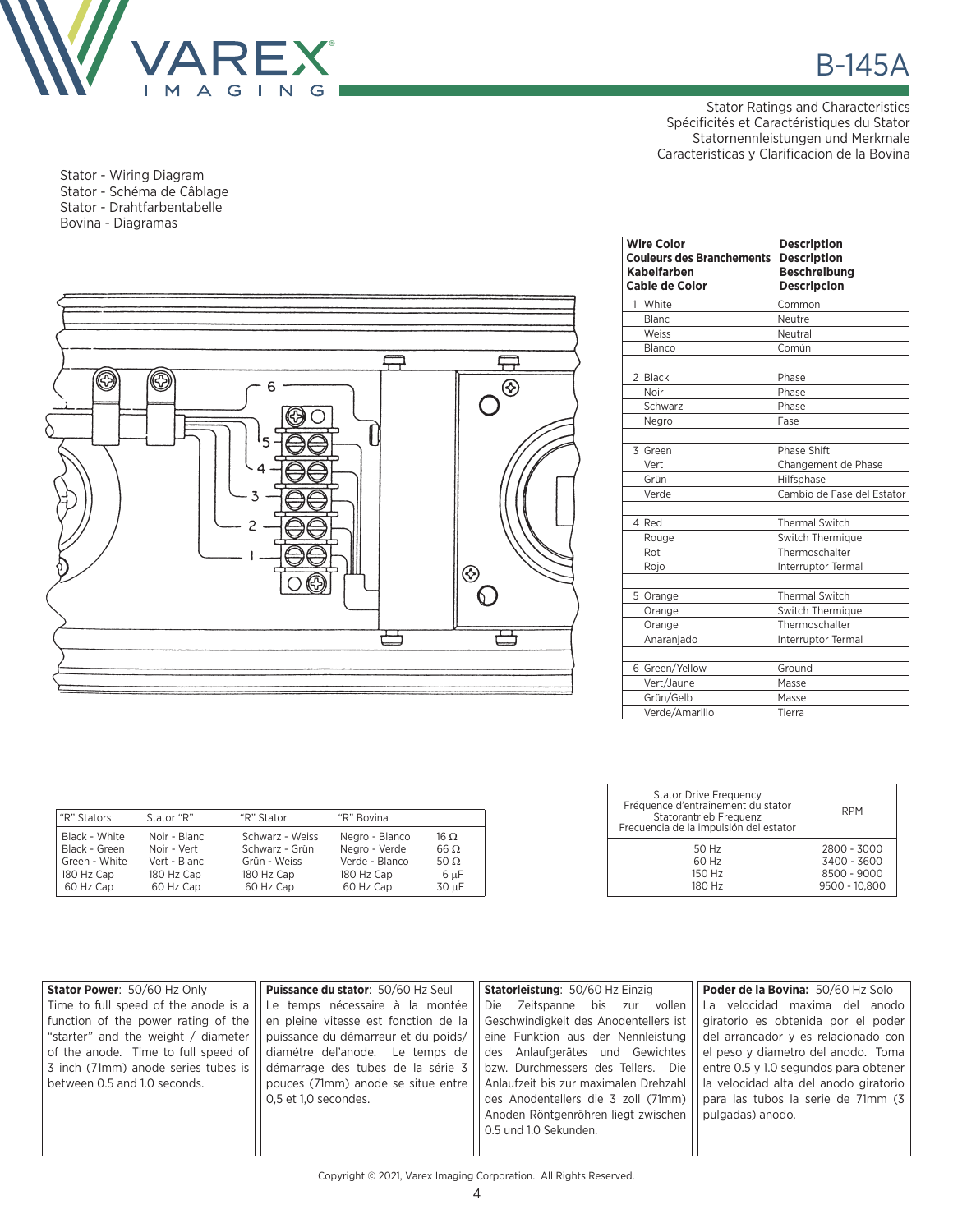

X-ray Tube Assembly Heating and Cooling Curve Abaque de Échauffement Refroidissement de l'ensemble Röntgenstrahler Erwärmungs- und Abkühlkurven Curvas de calentamiento y enfriamento de la unidad radiogena



| Note:                                        | <b>Remarque:</b>                                | Anmerkungen:                               | Nota:                                            |
|----------------------------------------------|-------------------------------------------------|--------------------------------------------|--------------------------------------------------|
| Heat inputs into housing include tube power, | L'apport calorifique dans la gaine incult la    | berücksichtigen<br>wärmungskurven<br>l Der | La energia del encaje incluye el poder del tubo, |
| filament power, and stator power. Heating    | puissance du tube, du filament et du stator.    | die Verlustleistung aus der Anode, der     | el poder del filamento y el poder de la bovina.  |
| curves based on no restrictions of natural   | Courbes d'échauffement basées sur une           | Kathode und des stators. Die Heizkurven    | Las curvas de calentamiento no son afectadas     |
| convection around tube housing assembly.     | circulation d'air naturelle sans entrave autour | basieren auf keinerlei Einschränkung der   | por el calor natural creado en la parte exterior |
|                                              | de l'ensemble gaine-tube.                       | natürlichen Konvektion in der Umgebung der | del encaje.                                      |
|                                              |                                                 | Strahlerhaube.                             |                                                  |
|                                              |                                                 |                                            |                                                  |

Copyright © 2021, Varex Imaging Corporation. All Rights Reserved.